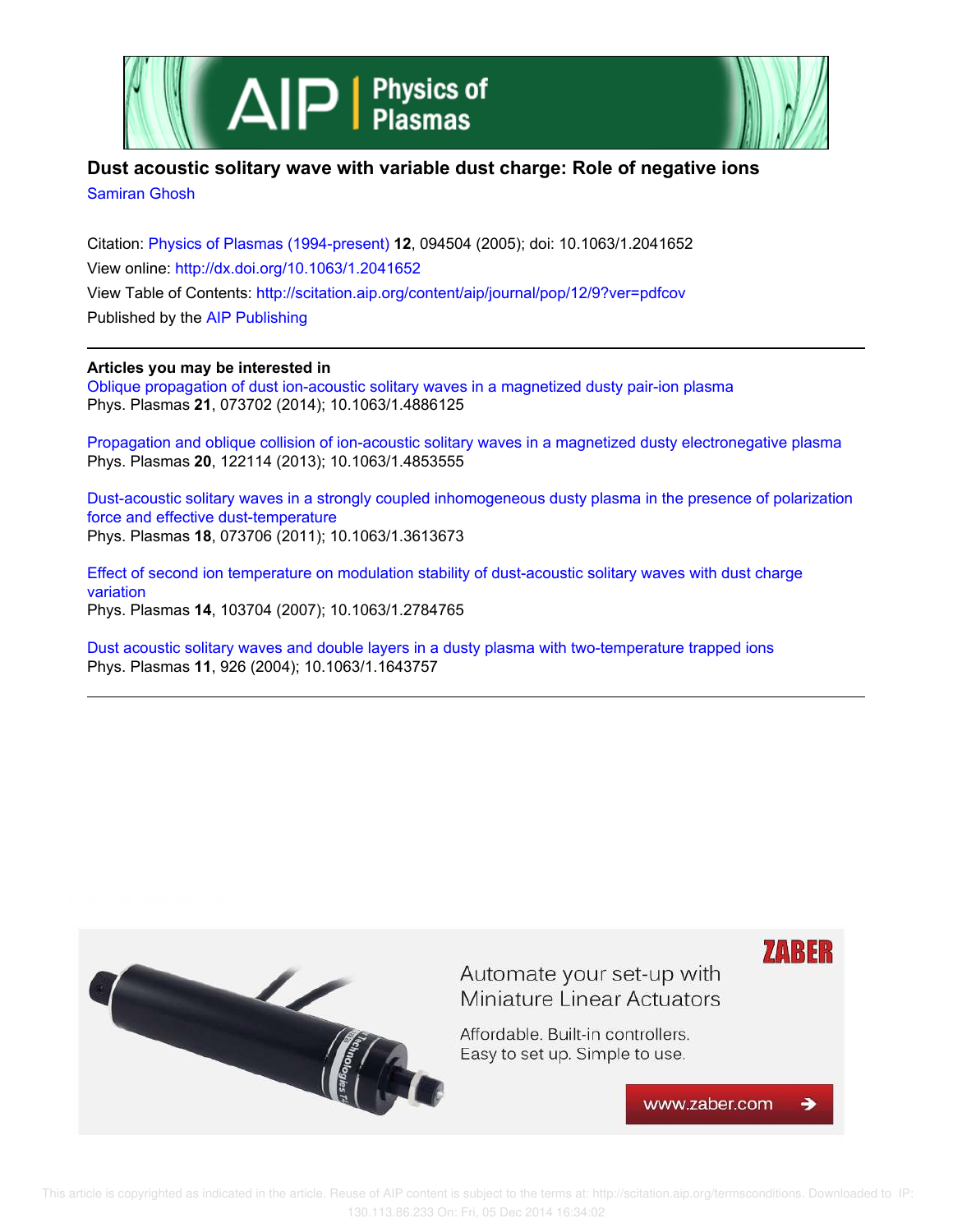# **Dust acoustic solitary wave with variable dust charge: Role of negative ions**

Samiran Ghosh<sup>a)</sup>

*Government College of Engineering and Textile Technology, 4, Cantonment Road, Berhampore, Murshidabad 742101 West Bengal, India*

Received 9 June 2005; accepted 26 July 2005; published online 9 September 2005-

The role of negative ions on small but finite amplitude dust acoustic solitary wave including the effects of high and low charging rates of dust grains compared to the dust oscillation frequency in electronegative dusty plasma is investigated. In the case of high charging rate, the solitary wave is governed by Korteweg–de Vries (KdV) equation, but in the case of low charging rate, it is governed by KdV equation with a linear damping term. Numerical investigations reveal that in both cases dust acoustic soliton sharpens (flatens) and soliton width decreases (increases) with the increase of negative-ion number density (temperature). Also, the negative ions reduce the damping rate. © 2005 *American Institute of Physics*. DOI: 10.1063/1.2041652

During the last several years, the collective processes of both linear<sup>1,2</sup> and nonlinear (such as soliton,<sup>1,3–6</sup> shock,<sup>7,8</sup> etc.) dust acoustic waves in space as well as laboratory environment have been well studied for (electropositive) dusty plasmas without negative ions.

However, nowadays the physics of electronegative dusty plasmas which are highly chemically reactive becomes very important because of its wide technological applications such as in plasma processing of materials useful for etching and deposition, synthesis of novel nanomaterials, plasma coating, environmental remediation, etc. $9-12$  The electronegative dusty plasmas are also ubiquitous in astrophysical plasmas specially in the Earth's lower ionospheric plasmas, etc.<sup>13,14</sup> In most of the astrophysical and laboratory plasmas, the electron number density decreases because of their attachment on the dust grain surface and hence in this situation the negative ions play a crucial role. Furthermore, in such dusty plasmas the additional forces due to the interaction between negative ions and dust grains can appear.<sup>15</sup> The interesting phenomenon of such dusty plasmas is the surface potential acquired by a dust grain in the presence of negative ions. Due to the lower thermal velocity of negative ions compared to electrons, there is a reduction of dust surface potential and hence the dust charge magnitude in electronegative dusty plasmas.<sup>16,17</sup> Thus it is important to study the collective behaviors of both linear and nonlinear dust acoustic waves in charge varying electronegative dusty plasmas. Recently, in the linear regime, the effects of negative ions on the collective behaviors of dust acoustic wave<sup>18</sup> and ion acoustic wave<sup>19</sup> in electronegative dusty plasma have been investigated.

However, in this Brief Communication (BC), it is shown how the negative-ion concentration, negative-ion temperature, and also the dust charging rates (high and low) affect the dust acoustic solitary wave in unmagnetized electronegative laboratory and cosmic dusty plasmas.

We consider electronegative dusty plasmas whose con-

stituents are Boltzmann-distributed electrons, singly charged positive and negative ions, and charge fluctuating negatively charged cold dust grains. Hence the nonlinear dynamics of low phase velocity dust acoustic waves are governed by the normalized dust dynamical equations:

$$
\partial_T N_d + \partial_X (N_d V_d) = 0,
$$
  
\n
$$
\partial_T V_d + V_d \partial_X V_d = -(-1 + Q) \partial_X \Phi,
$$
\n(1)

and the Poisson's equation

$$
\Delta \partial_X^2 \Phi = \delta \exp(\Phi) + \delta_- \exp(\Phi/\sigma_-) - \exp(-\Phi/\sigma_+)
$$
  
- \Delta N\_d(-1+Q). (2)

In deriving this equation, we use the charge neutrality condition  $n_{e0} + z_d n_{d0} + n_{-0} = n_{+0}$ , where  $n_{e0}(n_{d0}, n_{+0}, n_{-0})$  is the electron (dust, positive-ion, and negative-ion) equilibrium number density and  $-z_d$ *e* is the charge residing on the dust grains.

The normalized dust charging equation is

$$
(\omega_{\text{pd}}/v_{\text{ch}})(\partial_T Q + V_d \partial_X Q) = (I_e + I_+ + I_-)/z_d e \nu_{\text{ch}},\tag{3}
$$

where  $v_{\text{ch}} = (r_0 / \sqrt{2\pi})(\omega_{p+}^2 / V_{t+})(1 + \omega_{+} + z + \mu_{-})$  is the dust charging frequency and  $\mu = \delta_-\sqrt{m_+T_+}/m_-T_- (1-\sigma_-) e^{-z/\sigma_-}$ . The time  $(T)$  and space  $(X)$  scales are normalized in units of the dust plasma frequency  $\omega_{\text{pd}} = \sqrt{z_d^2 e^2 n_{d0} / \epsilon_0 m_d}$  and the dust Debye length  $\lambda_d = \sqrt{\epsilon_0 T_e / n_{d0} z_d e^2}$ , respectively. The dust velocity  $V_d$  and electrostatic potential  $\Phi$  are normalized by dust acoustic speed  $c_d = \sqrt{z_d T_e / m_d}$  and  $e/T_e$ , respectively. The dust number density  $N_d$  and dust charge  $q_d$  are normalized by their equilibrium values  $n_{d0}$  and  $z_{d}e$ . Also we denote  $\delta$  $= n_{e0}/n_{+0}, \ \ \delta_{-} = n_{-0}/n_{+0}, \ \ \Delta = 1 - \delta - \delta_{-}, \ \ \sigma_{+} = T_{+}/T_{e}, \ \ \sigma_{-} = T_{-}/T_{e},$ and  $z = z_d e^2 / 4 \pi \epsilon_0 r_0 T_e$ . The normalized expressions for the electron current  $(I_e)$ , positive-ion current  $(I_+)$ , and negativeion current  $(I_$ ) for spherical dust grain of radius  $r_0$  are as

a)Electronic mail: srang@yahoo.com follows:<sup>16</sup>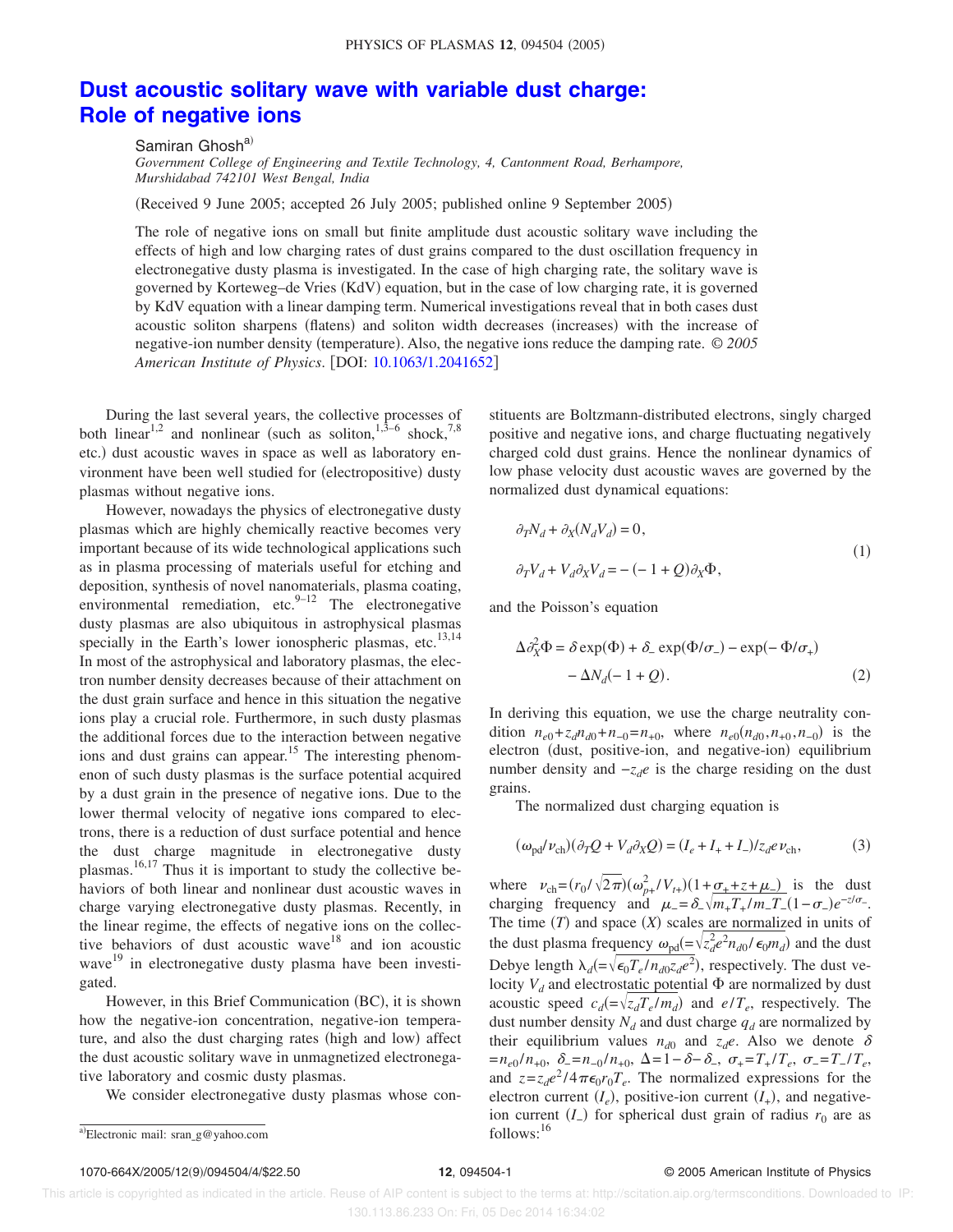$$
I_e = -J_e \exp[\Phi + z(-1 + Q)],
$$
  
\n
$$
I_+ = J_+ \exp\left(-\frac{\Phi}{\sigma_+}\right) \left[1 - \frac{z(-1 + Q)}{\sigma_+}\right],
$$
  
\n
$$
I_- = -J_- \exp\left[\frac{\Phi + z(-1 + Q)}{\sigma_-}\right],
$$
\n(4)

where  $J_j = \pi r_0^2 e^{\sqrt{8T_j / \pi m_j} n_{j0}, j = e, +, -$ .

To study the small but finite amplitude dust acoustic solitary wave, we introduce the stretched coordinates  $\xi = \epsilon^{1/2} (X)$  $-\lambda T$ ) and  $\tau = \epsilon^{3/2}T$  and expand the dynamical variables *N<sub>d</sub>*,  $V_d$ , *Q*, and  $\Phi$  in power series of  $\epsilon$  as follows:

$$
f = f^{(0)} + \sum_{i=1}^{\infty} \epsilon^i f^{(i)}, \quad f = N_d, Q, V_d, \Phi,
$$
 (5)

where  $f^{(0)} = 1$  for  $N_d$  and  $= 0$  for  $V_d$ ,  $Q$ , and  $\Phi$ , respectively.

#### **CASE I: HIGH CHARGING RATE**

Here, we assume that the dust charging frequency  $({\sim} \nu_{ch})$  the dust oscillation frequency  $({\sim} \omega_{pd})$ . To justify this assumption, we consider the representative parameters of 0.1*C*4*F*8−0.9*Ar* fluorocarbon laboratory-type electronegative dusty plasmas, $19$  which are often used for ultrafine and highly selective etching of polysilicons<sup>20</sup>  $(n_{+0} \sim 4$  $\times 10^{17}$  m<sup>-3</sup>,  $n_{d0} \sim 4 \times 10^{13}$  m<sup>-3</sup>,  $r_0 = 1$   $\mu$ m,  $T_e = 2$  eV, *T*<sub>−</sub> = 0.1 eV, *T*<sub>+</sub> = 0.2 eV, *m*<sub>−</sub>  $\sim$  3.2  $\times$  10<sup>-26</sup> kg, *m*<sub>+</sub>  $\sim$  6.69  $\times 10^{-26}$  kg, and dust mass density  $\rho_d$  ~  $1.5 \times 10^3$  kg m<sup>-3</sup>) and observe that for  $\delta$ <sub>-</sub>=0.4,  $\omega_{\text{pd}}$  ~ 1.46 × 10<sup>3</sup> s<sup>-1</sup> and  $\nu_{\text{ch}}$  ~ 3.5  $\times 10^7$  s<sup>-1</sup>. Thus  $\omega_{\text{pd}}/v_{\text{ch}} \approx 4.2 \times 10^{-4}$   $\Rightarrow \omega_{\text{pd}} \ll v_{\text{ch}}$ , which justifies the assumption. Hence this low value of  $\omega_{\text{pd}} / \nu_{\text{ch}}$ , can be assumed to be  $\omega_{pd}/v_{ch} \approx 0$  and this reduces Eq. (3) to

$$
I_e + I_+ + I_- \approx 0. \tag{6}
$$

In this case the dust charge  $q_d$  instantaneously reaches its equilibrium value at each space-time point determined by the local electrostatic potential  $\phi(x,t)$  and hence does not give rise to any dissipative effects (which is known as *adiabatic* dust charge variation<sup>6</sup>). Now using perturbation expansion  $(5)$  in  $(1)$ ,  $(2)$ , and  $(6)$  together with  $(4)$  and then equating the terms in lowest order of  $\epsilon$ , we obtain  $\lambda$  $=\sqrt{\Delta(\beta_{ch}\Delta+1/\sigma_{+}+\delta_{-}/\sigma_{-}+\delta)^{-1}}$ , where  $\beta_{ch}=(1+\sigma_{+})$ -*z*  $+\sigma_{+})/[z\sigma_{+}(1+z+\sigma_{+}+\mu_{-})]$ . Finally, equating the terms of next higher order of  $\epsilon$  from (1), (2), and (6) and then eleminating the second-order terms, we derive the following Korteweg-de Vries (KdV) equation in electronegative dusty plasmas:

$$
\partial_{\tau} N_d^{(1)} + \alpha N_d^{(1)} \partial_{\xi} N_d^{(1)} + \beta \partial_{\xi}^3 N_d^{(1)} = 0. \tag{7}
$$

The coefficient of nonlinearity  $\alpha$  and coefficient of dispersion  $\beta$  are given by

$$
\alpha = \frac{\lambda}{2} \left( 3 \left\{ 1 - \lambda^2 \beta_{ch} \right) + \lambda^4 \left[ \Delta^{-1} \left( \frac{\delta_-}{\sigma_-^2} - \frac{1}{\sigma_+^2} + \delta \right) \right. \right.
$$
\n
$$
\left. + \frac{\beta_{ch} \sigma_+}{(1 + \sigma_+)} A \right] \right\} \bigg), \quad \beta = \frac{\lambda^3}{2}, \tag{8}
$$
\nwhere

\n
$$
A = \left\{ 1 + \left[ \mu_- (1 + \sigma_-) / \sigma_- (z + \sigma_+) \right] \right\} (z \beta_{ch} - 1)^2
$$



FIG. 1. Variation of coefficients of nonlinearity  $\alpha$  (solid curve) and dispersion  $\beta$  (dotted curve) [Eq. (8)] with  $\delta_{-}(-n_{-0}/n_{+0})$  for  $\sigma_{+}(-T_{+}/T_e) = 0.1$  and for different  $\sigma_{-} (= T_{-}/T_e)$ . The different curves are (a)  $\sigma_{-} = 0.05$  and (b)  $\sigma_{-}$  $=0.1$ .

+2z $\beta_{ch}$ / $[\sigma_+(z+\sigma_+)]$  –  $(1/\sigma_+^2)$ . The expressions for  $\alpha$  and  $\beta$ [Eq. (8)] show the dust charge variation ( $\propto \beta_{ch}$ ) and also the negative ions  $(\infty \delta)$  significantly modify the characteristics of dust acoustic solitary waves in electronegative dusty plasma. The variations of  $\alpha$  and  $\beta$  with  $\delta$ <sub>-</sub> for different  $\sigma$ <sub>-</sub> are drawn in Fig. 1. The single soliton solution of KdV equation (7) is  $N_d^{(1)}(\xi, \tau) = (3V/\alpha)\text{sech}^2[\sqrt{V/4\beta}(\xi - V\tau)],$  where *V*,  $3V/\alpha$ , and  $\sqrt{4\beta/V}$  are the velocity, amplitude, and spatial width of the solitary wave, respectively.

### **CASE II: LOW CHARGING RATE**

Here, we assume  $\nu_{ch} \ll \omega_{pd}$ . To justify this, we consider the cosmic (e.g., Noctilucent Cloud<sup>14,21</sup>) electronegative dusty plasma parameters  $[n_{+0} \sim 10^9 \text{ m}^{-3}, n_{d0} \sim 10^7 \text{ m}^{-3}, r_0$  $=0.1 \mu m$ ,  $T_e = T_+ = 0.013 \text{ eV}$ ,  $m_+ = m_- \sim 2.7 \times 10^{-26} \text{ kg}$ , and dust mass density  $\rho_d \sim 292 \text{ kg m}^{-3}$  (for ice dust grains)] and observe that for  $\delta = 0.4$ ,  $\omega_{pd} \sim 0.25$  s<sup>-1</sup> and  $\nu_{ch} \sim 0.07$  s<sup>-1</sup>. Thus  $v_{ch} / \omega_{pd} \approx 0.28$ , which indicates that  $v_{ch} / \omega_{pd} \le 1$ ,  $\neq 0$ . Hence for consistent perturbation expansion, we can consider the following scaling:

$$
\nu_{\rm ch}/\omega_{\rm pd} = \nu_d \epsilon^{3/2},\tag{9}
$$

where  $\nu_d \approx O(1)$ . In this case due to the nonzero value of  $v_{ch}$  / $\omega_{pd}$ , the dust charge  $q_d$  does not instantaneously reach its equilibrium value but instead does play a dissipative role. Using the above scaling in Eq.  $(3)$  together with  $(4)$  and then equating the terms in lowest order and next to the lowest order of  $\epsilon$ , we obtain

$$
\partial_{\xi} Q^{(1)} = 0 \Rightarrow Q^{(1)} = Q^{(1)}(\tau) = 0, \quad \lambda \partial_{\xi} Q^{(2)} = \nu_d \beta_{\rm ch} \Phi^{(1)},
$$
\n(10)

by virtue of the boundary condition that all perturbations vanish at  $X = -\infty(\xi = -\infty)$  for all time scales slow or fast. As before, equating all the terms of lowest order of  $\epsilon$  and using (10), we obtain  $\lambda = \sqrt{\Delta(1/\sigma_+ + \delta_-/\sigma_- + \delta)^{-1}}$ . Applying the same procedure as in case I, we derive the following KdV equation with a linear damping term:

 This article is copyrighted as indicated in the article. Reuse of AIP content is subject to the terms at: http://scitation.aip.org/termsconditions. Downloaded to IP: 130.113.86.233 On: Fri, 05 Dec 2014 16:34:02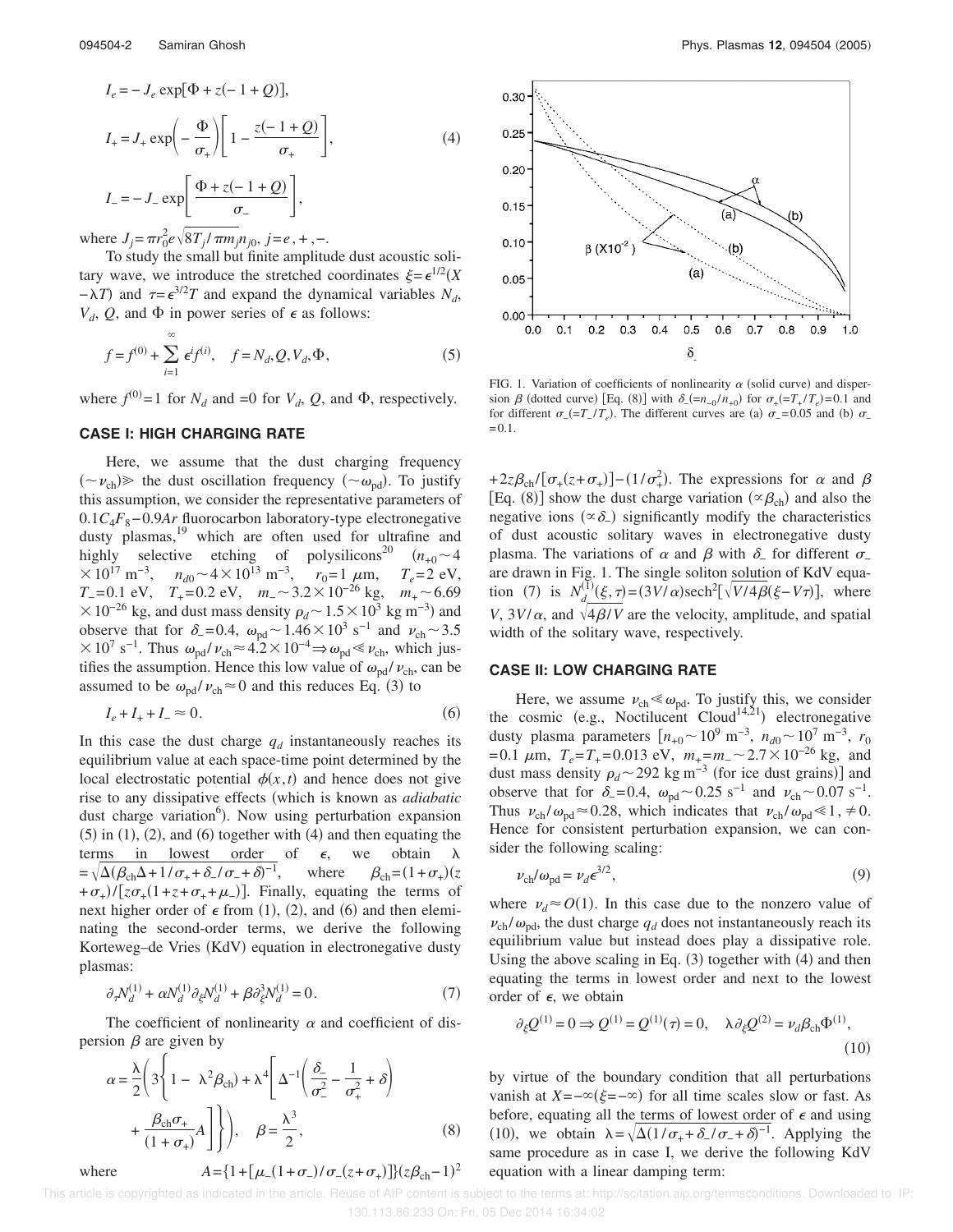

FIG. 2. Variation of coefficients of nonlinearity  $\alpha$  (solid curve) and dispersion  $\beta$  (dotted curve) [Eq. (12)] with  $\delta$  for  $\sigma$ <sub>+</sub>=1 and for different  $\sigma$ <sub>-</sub>. The different curves are (a)  $\sigma_- = 0.1$  and (b)  $\sigma_- = 1$ .

$$
\partial_{\tau} N_d^{(1)} + \alpha N_d^{(1)} \partial_{\xi} N_d^{(1)} + \beta \partial_{\xi}^3 N_d^{(1)} + \gamma N_d^{(1)} = 0. \tag{11}
$$

The coefficient of nonlinearity  $\alpha$  and coefficient of dispersion  $\beta$  are given by

$$
\alpha = \frac{\lambda}{2} \left[ 3 + \lambda^4 \Delta^{-1} \left( \frac{\delta_-}{\sigma_-^2} - \frac{1}{\sigma_+^2} + \delta \right) \right],
$$
  

$$
\beta = \frac{\lambda^3}{2}, \quad \gamma = \frac{\nu_d}{2} \beta_{\rm ch} \Delta \left( \frac{1}{\sigma_+} + \frac{\delta_-}{\sigma_-} + \delta \right)^{-1}.
$$
 (12)

In this case, the expressions for  $\alpha$  and  $\beta$  show that only negative ions  $(\delta \neq 0)$  [by Eq. (12)] modify the characteristics of dust acoustic solitary waves in electronegative dusty plasma. The variations of  $\alpha$  and  $\beta$  with  $\delta$ <sub>-</sub> for different  $\sigma$ <sub>-</sub> are depicted in Fig. 2. The expression  $(12)$  shows that the damping  $\gamma$  disappears if we put  $\nu_d=0$ , this should be so because  $v_d=0$  implies the right-hand side of Eq. (3)  $=0$  ( $dQ/dT=0$ ), i.e., there is no dust charge variation [by Eq. (10);  $Q^{(1)} = Q^{(2)} = 0$  ⇒ fixed charge on the dust grain surface]. Also note that  $\gamma=0$  for  $\Delta (=1-\delta-\delta_-=z_d n_{d0}/n_{+0})=0$  (by charge neutrality condition); this is expected as  $\Delta = 0$  implies the absence of charged dust grains and consequently no charge variation. Hence the damping of the dust acoustic solitary wave arises due to the low charging rate of dust grains compared to the dust oscillation frequency. The variation of  $\gamma$  with  $\delta$ <sub>-</sub> for different  $\sigma$ <sub>-</sub> is depicted in Fig. 3. Employing Karpman and Maslov's method and using the boundary conditions that all perturbed variables vanish at  $|\xi| = \infty$ , we obtain the approximate analytical time evolution  $sech<sup>2</sup>$ solution of  $(11)$ as  $N_d^{(1)}(\xi, \tau) = N(0) e^{-(4/3)\gamma \tau} \operatorname{sech}^2 {\mathcal{E}}$  $-V(\tau)\tau$ ]/*W*( $\tau$ ), where  $V(\tau) = [\alpha N(0)/3]e^{-(4/3)\tau}$  and *W*( $\tau$ )  $=\sqrt{12\beta e^{(4/3)\tau}/\alpha N(0)}$  are the velocity and width of the solitary wave, respectively, with  $N(0) = N(\tau = 0) = 3V/\alpha$ . These show that due to the low charging rate compared to  $\omega_{\text{pd}}$  ( $\nu_{\text{ch}} / \omega_{\text{pd}} \le 1$ ,  $\neq$  0),  $\gamma \ne 0$ , the soliton amplitude and velocity decay exponentially with time  $\tau$  at decay rate  $\gamma$ , but the spatial width of the soliton increases exponentially with .



FIG. 3. Variation of  $\gamma$  [Eq. (12)] with  $\delta$ <sub>-</sub> for  $\nu_d$ =1. The plasma parameters are the same as in Fig. 2.

The results of this BC can be summarized as follows:

(1) In laboratory-type electronegative dusty plasmas,  $19$ the dust charging rate is very high compared to the dust oscillation frequency ( $\omega_{pd} \ll \nu_{ch}$ ) and the dust acoustic solitary wave is governed by KdV equation  $[Eq. (7)]$ . On the other hand, in the case of cosmic electronegative dusty plasma (e.g., Noctilucent Cloud),  $14,21$  the dust charging rate is low but comparable to dust oscillation frequency  $[\nu_{ch} / \omega_{pd} < 1, \neq 0, \text{ Eq. (9)}]$  and this produces a dissipative effect for which the dust acoustic solitary wave is governed by KdV equation with a linear damping term [Eq. (12)].

(2) In both cases, the coefficient of nonlinearity  $\alpha$  decreases (increases) with the increase of  $\delta_{-}(\sigma_{-})$  [Figs. 1 and 2, solid curves]. Thus in both cases the soliton amplitude which is  $\propto$ 1/ $\alpha$  increases (decreases), i.e., the dust acoustic soliton sharpens (flatens) as the negative-ion density (temperature) increases. Also in both cases the dust acoustic solitary wave admits compressive soliton  $N_d^{(1)}(\xi, \tau) > 0$  with dust density enhancement as  $\alpha$  > 0.

(3) Also in both cases, coefficient of dispersion  $\beta$  behaves in a qualitatively similar fashion as done by  $\alpha$  [Figs. 1 and 2, dotted curves]. Thus the soliton width which is  $\alpha \sqrt{\beta}$ decreases (increases) with the increase of negative-ion density (temperature).

(4) The damping rate  $\gamma$  [Eq. (12)] decreases (increases) with the increase of  $\delta_{-}(\sigma_{-})$  [Fig. 3]. This is happening due to the fact that the increase of negative-ion number density implies the reduction of electrons from the system by charge neutrality condition which decreases the magnitude of the dust grain surface potential *z* and hence decreases the damping rate  $\gamma$  as it arises due to dust charge variation. But, the magnitude of dust surface potential *z* increases with the increase of negative-ion temperature and hence  $\gamma$  increases with negative-ion temperature.

The author would like to thank Professor M. R. Gupta of Centre for Plasma Studies, Faculty of Science, Jadavpur University for his stimulating influence and helpful suggestions.